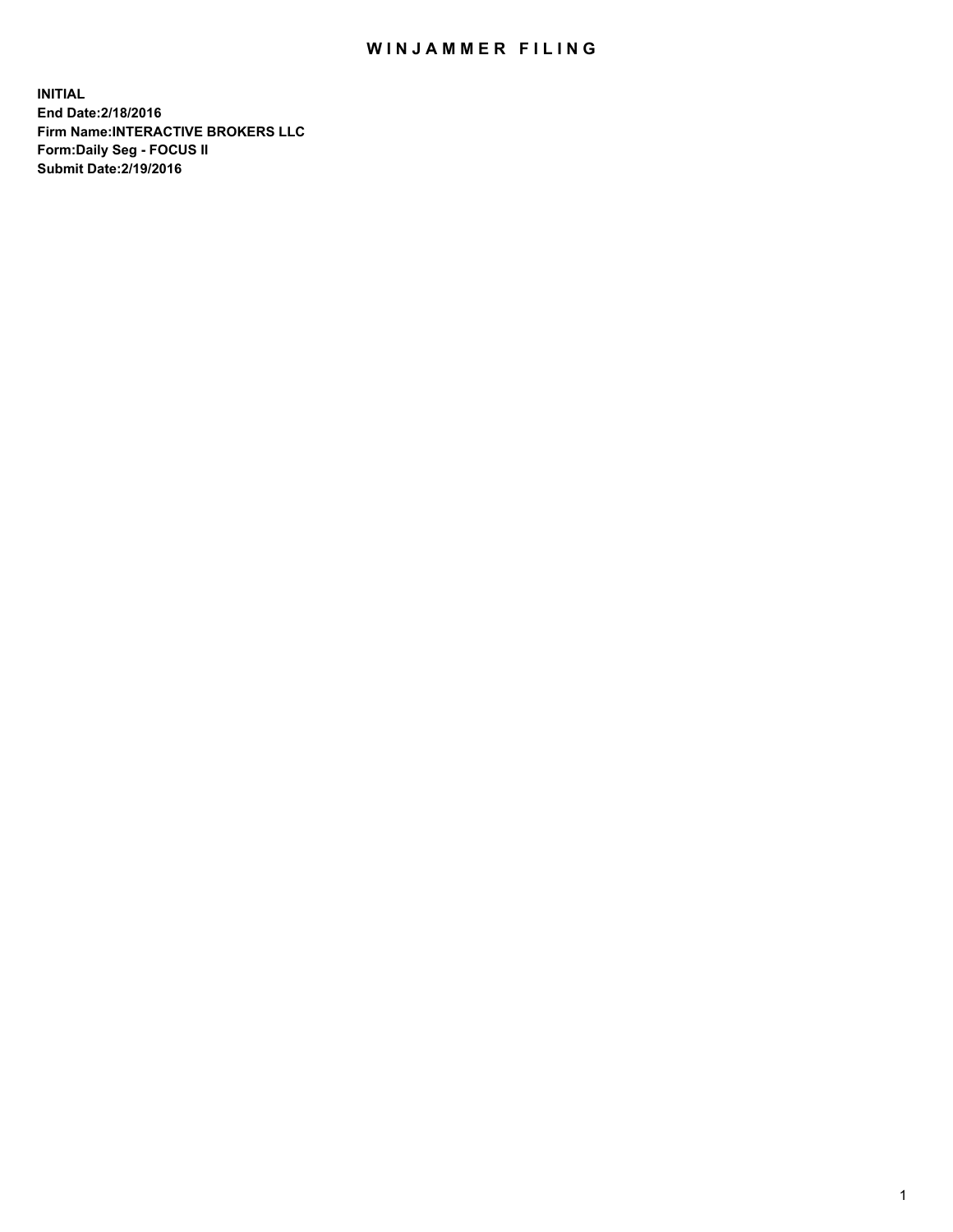## **INITIAL End Date:2/18/2016 Firm Name:INTERACTIVE BROKERS LLC Form:Daily Seg - FOCUS II Submit Date:2/19/2016 Daily Segregation - Cover Page**

| Name of Company<br><b>Contact Name</b><br><b>Contact Phone Number</b><br><b>Contact Email Address</b>                                                                                                                                                                                                                          | <b>INTERACTIVE BROKERS LLC</b><br><b>Alex Parker</b><br>203-618-7738<br>aparker@interactivebrokers.com |
|--------------------------------------------------------------------------------------------------------------------------------------------------------------------------------------------------------------------------------------------------------------------------------------------------------------------------------|--------------------------------------------------------------------------------------------------------|
| FCM's Customer Segregated Funds Residual Interest Target (choose one):<br>a. Minimum dollar amount: ; or<br>b. Minimum percentage of customer segregated funds required:%; or<br>c. Dollar amount range between: and; or<br>d. Percentage range of customer segregated funds required between:% and%.                          | <u>0</u><br>155,000,000 245,000,000<br><u>00</u>                                                       |
| FCM's Customer Secured Amount Funds Residual Interest Target (choose one):<br>a. Minimum dollar amount: ; or<br>b. Minimum percentage of customer secured funds required:%; or<br>c. Dollar amount range between: and; or<br>d. Percentage range of customer secured funds required between:% and%.                            | <u>0</u><br>80,000,000 120,000,000<br><u>00</u>                                                        |
| FCM's Cleared Swaps Customer Collateral Residual Interest Target (choose one):<br>a. Minimum dollar amount: ; or<br>b. Minimum percentage of cleared swaps customer collateral required:% ; or<br>c. Dollar amount range between: and; or<br>d. Percentage range of cleared swaps customer collateral required between:% and%. | <u>0</u><br>0 <sub>0</sub><br>0 <sub>0</sub>                                                           |

Attach supporting documents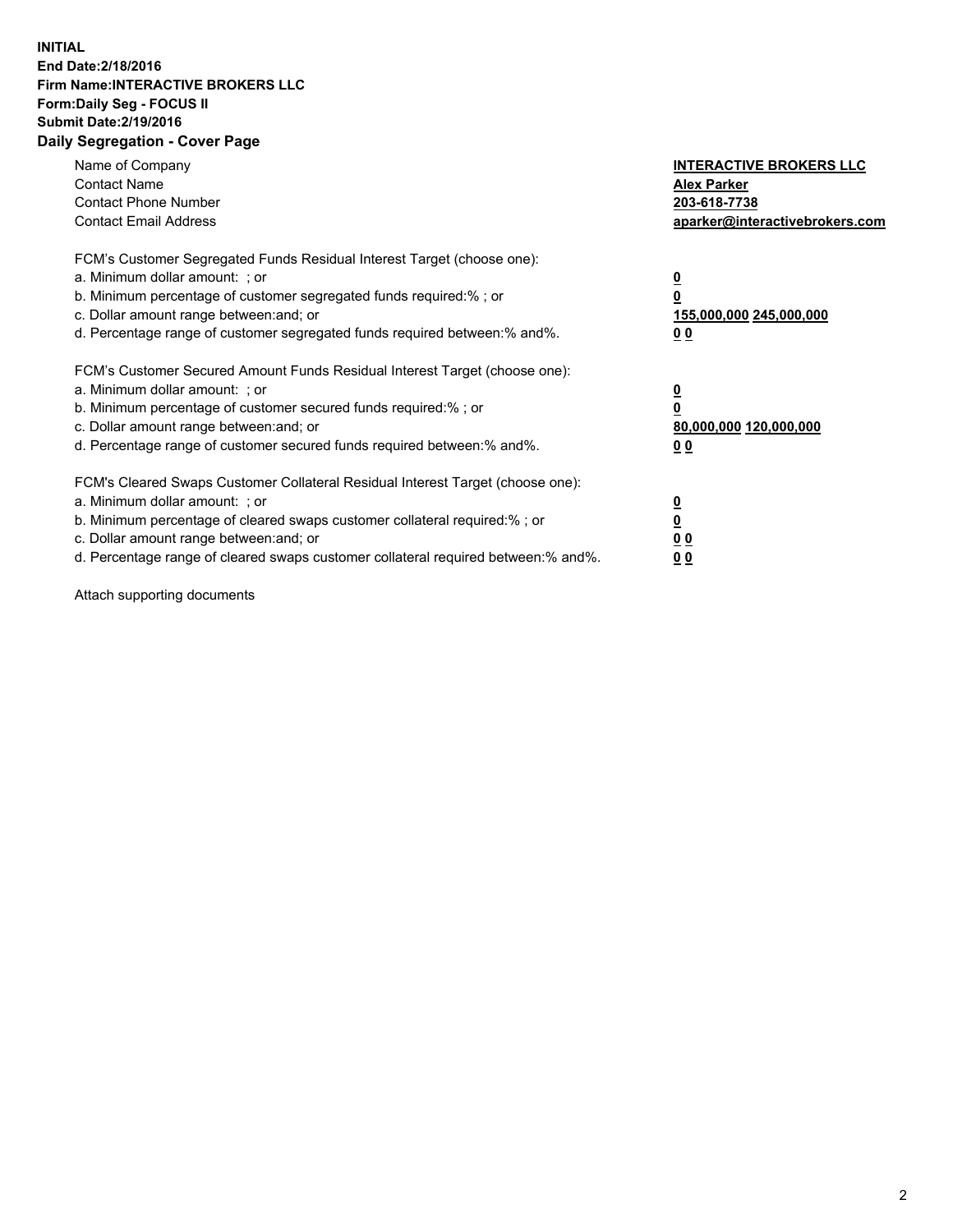## **INITIAL End Date:2/18/2016 Firm Name:INTERACTIVE BROKERS LLC Form:Daily Seg - FOCUS II Submit Date:2/19/2016 Daily Segregation - Secured Amounts**

|     | Daily Ocglegation - Occarea Anioants                                                        |                                   |
|-----|---------------------------------------------------------------------------------------------|-----------------------------------|
|     | Foreign Futures and Foreign Options Secured Amounts                                         |                                   |
|     | Amount required to be set aside pursuant to law, rule or regulation of a foreign            | $0$ [7305]                        |
|     | government or a rule of a self-regulatory organization authorized thereunder                |                                   |
| 1.  | Net ledger balance - Foreign Futures and Foreign Option Trading - All Customers             |                                   |
|     | A. Cash                                                                                     | 322,683,426 [7315]                |
|     | B. Securities (at market)                                                                   | $0$ [7317]                        |
| 2.  | Net unrealized profit (loss) in open futures contracts traded on a foreign board of trade   | -21,818,464 [7325]                |
| 3.  | Exchange traded options                                                                     |                                   |
|     | a. Market value of open option contracts purchased on a foreign board of trade              | 108,209 [7335]                    |
|     | b. Market value of open contracts granted (sold) on a foreign board of trade                | 190,364 [7337]                    |
| 4.  | Net equity (deficit) (add lines 1.2. and 3.)                                                | 300,782,807 [7345]                |
| 5.  | Account liquidating to a deficit and account with a debit balances - gross amount           | 737,324 [7351]                    |
|     | Less: amount offset by customer owned securities                                            | 0 [7352] 737,324 [7354]           |
| 6.  | Amount required to be set aside as the secured amount - Net Liquidating Equity              | 301,520,131 [7355]                |
|     | Method (add lines 4 and 5)                                                                  |                                   |
| 7.  | Greater of amount required to be set aside pursuant to foreign jurisdiction (above) or line | 301,520,131 [7360]                |
|     | 6.                                                                                          |                                   |
|     | FUNDS DEPOSITED IN SEPARATE REGULATION 30.7 ACCOUNTS                                        |                                   |
| 1.  | Cash in banks                                                                               |                                   |
|     | A. Banks located in the United States                                                       | 500,149 [7500]                    |
|     | B. Other banks qualified under Regulation 30.7                                              | 0 [7520] 500,149 [7530]           |
| 2.  | Securities                                                                                  |                                   |
|     | A. In safekeeping with banks located in the United States                                   | 350,016,829 [7540]                |
|     | B. In safekeeping with other banks qualified under Regulation 30.7                          | 0 [7560] 350,016,829 [7570]       |
| 3.  | Equities with registered futures commission merchants                                       |                                   |
|     | A. Cash                                                                                     | $0$ [7580]                        |
|     | <b>B.</b> Securities                                                                        | $0$ [7590]                        |
|     | C. Unrealized gain (loss) on open futures contracts                                         | $0$ [7600]                        |
|     | D. Value of long option contracts                                                           | $0$ [7610]                        |
|     | E. Value of short option contracts                                                          | 0 [7615] 0 [7620]                 |
| 4.  | Amounts held by clearing organizations of foreign boards of trade                           |                                   |
|     | A. Cash                                                                                     | $0$ [7640]                        |
|     | <b>B.</b> Securities                                                                        | $0$ [7650]                        |
|     | C. Amount due to (from) clearing organization - daily variation                             | $0$ [7660]                        |
|     | D. Value of long option contracts                                                           | $0$ [7670]                        |
|     | E. Value of short option contracts                                                          | 0 [7675] 0 [7680]                 |
| 5.  | Amounts held by members of foreign boards of trade                                          |                                   |
|     | A. Cash                                                                                     | 70,838,898 [7700]                 |
|     | <b>B.</b> Securities                                                                        | $0$ [7710]                        |
|     | C. Unrealized gain (loss) on open futures contracts                                         | $-9,576,575$ [7720]               |
|     | D. Value of long option contracts                                                           | 108,212 [7730]                    |
|     | E. Value of short option contracts                                                          | -190,371 [7735] 61,180,164 [7740] |
| 6.  | Amounts with other depositories designated by a foreign board of trade                      | 0 [7760]                          |
| 7.  | Segregated funds on hand                                                                    | $0$ [7765]                        |
| 8.  | Total funds in separate section 30.7 accounts                                               | 411,697,142 [7770]                |
| 9.  | Excess (deficiency) Set Aside for Secured Amount (subtract line 7 Secured Statement         | 110,177,011 [7380]                |
|     | Page 1 from Line 8)                                                                         |                                   |
| 10. | Management Target Amount for Excess funds in separate section 30.7 accounts                 | 80,000,000 [7780]                 |
| 11. | Excess (deficiency) funds in separate 30.7 accounts over (under) Management Target          | 30,177,011 [7785]                 |
|     |                                                                                             |                                   |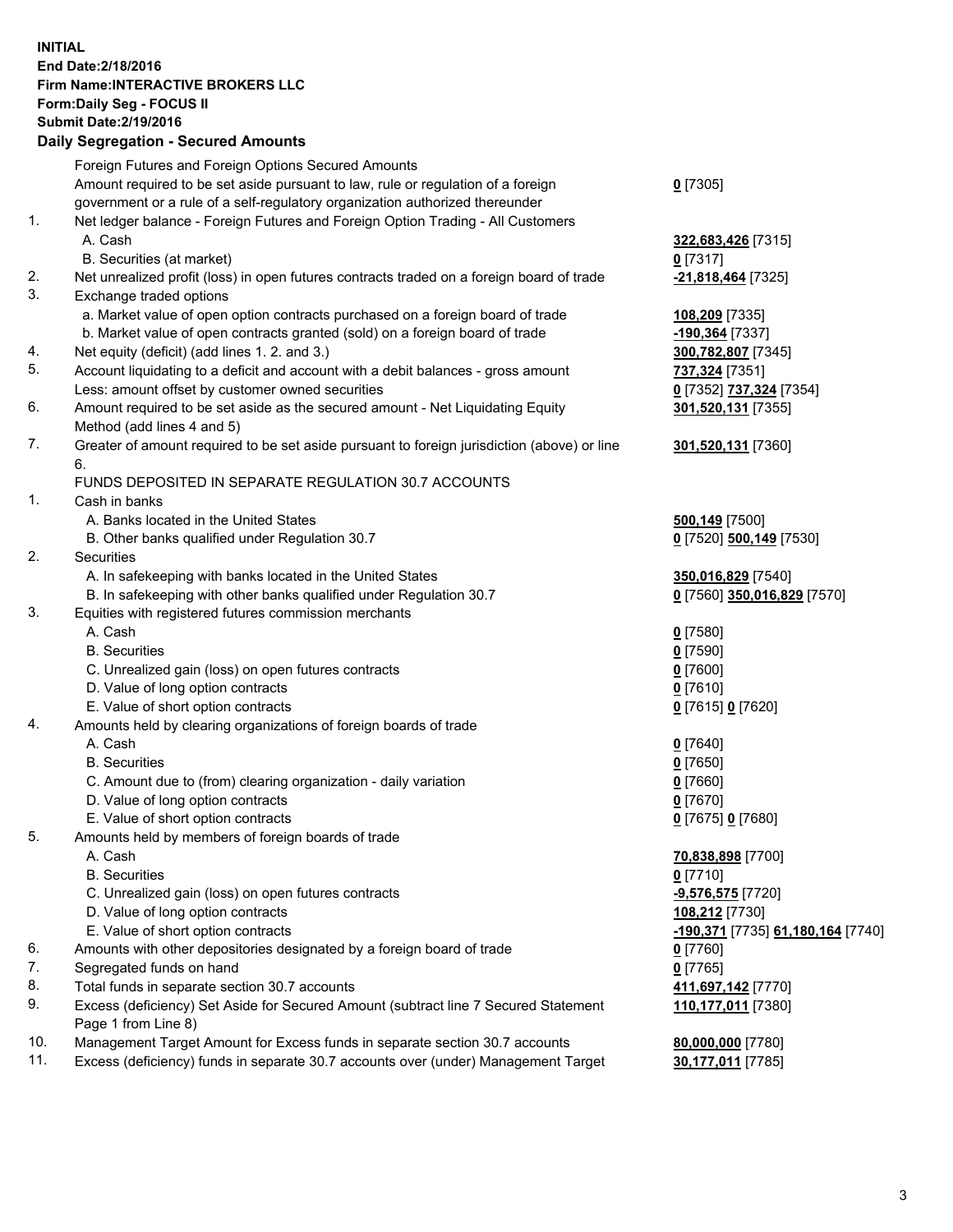**INITIAL End Date:2/18/2016 Firm Name:INTERACTIVE BROKERS LLC Form:Daily Seg - FOCUS II Submit Date:2/19/2016 Daily Segregation - Segregation Statement** SEGREGATION REQUIREMENTS(Section 4d(2) of the CEAct) 1. Net ledger balance A. Cash **2,659,521,650** [7010] B. Securities (at market) **0** [7020] 2. Net unrealized profit (loss) in open futures contracts traded on a contract market **-1,478,466** [7030] 3. Exchange traded options A. Add market value of open option contracts purchased on a contract market **111,400,817** [7032] B. Deduct market value of open option contracts granted (sold) on a contract market **-185,112,143** [7033] 4. Net equity (deficit) (add lines 1, 2 and 3) **2,584,331,858** [7040] 5. Accounts liquidating to a deficit and accounts with debit balances - gross amount **180,638** [7045] Less: amount offset by customer securities **0** [7047] **180,638** [7050] 6. Amount required to be segregated (add lines 4 and 5) **2,584,512,496** [7060] FUNDS IN SEGREGATED ACCOUNTS 7. Deposited in segregated funds bank accounts A. Cash **239,852,296** [7070] B. Securities representing investments of customers' funds (at market) **1,573,499,325** [7080] C. Securities held for particular customers or option customers in lieu of cash (at market) **0** [7090] 8. Margins on deposit with derivatives clearing organizations of contract markets A. Cash **31,989,494** [7100] B. Securities representing investments of customers' funds (at market) **1,027,637,816** [7110] C. Securities held for particular customers or option customers in lieu of cash (at market) **0** [7120] 9. Net settlement from (to) derivatives clearing organizations of contract markets **10,260,042** [7130] 10. Exchange traded options A. Value of open long option contracts **111,352,750** [7132] B. Value of open short option contracts **-185,064,066** [7133] 11. Net equities with other FCMs A. Net liquidating equity **0** [7140] B. Securities representing investments of customers' funds (at market) **0** [7160] C. Securities held for particular customers or option customers in lieu of cash (at market) **0** [7170] 12. Segregated funds on hand **0** [7150] 13. Total amount in segregation (add lines 7 through 12) **2,809,527,657** [7180] 14. Excess (deficiency) funds in segregation (subtract line 6 from line 13) **225,015,161** [7190] 15. Management Target Amount for Excess funds in segregation **155,000,000** [7194] 16. Excess (deficiency) funds in segregation over (under) Management Target Amount **70,015,161** [7198]

Excess